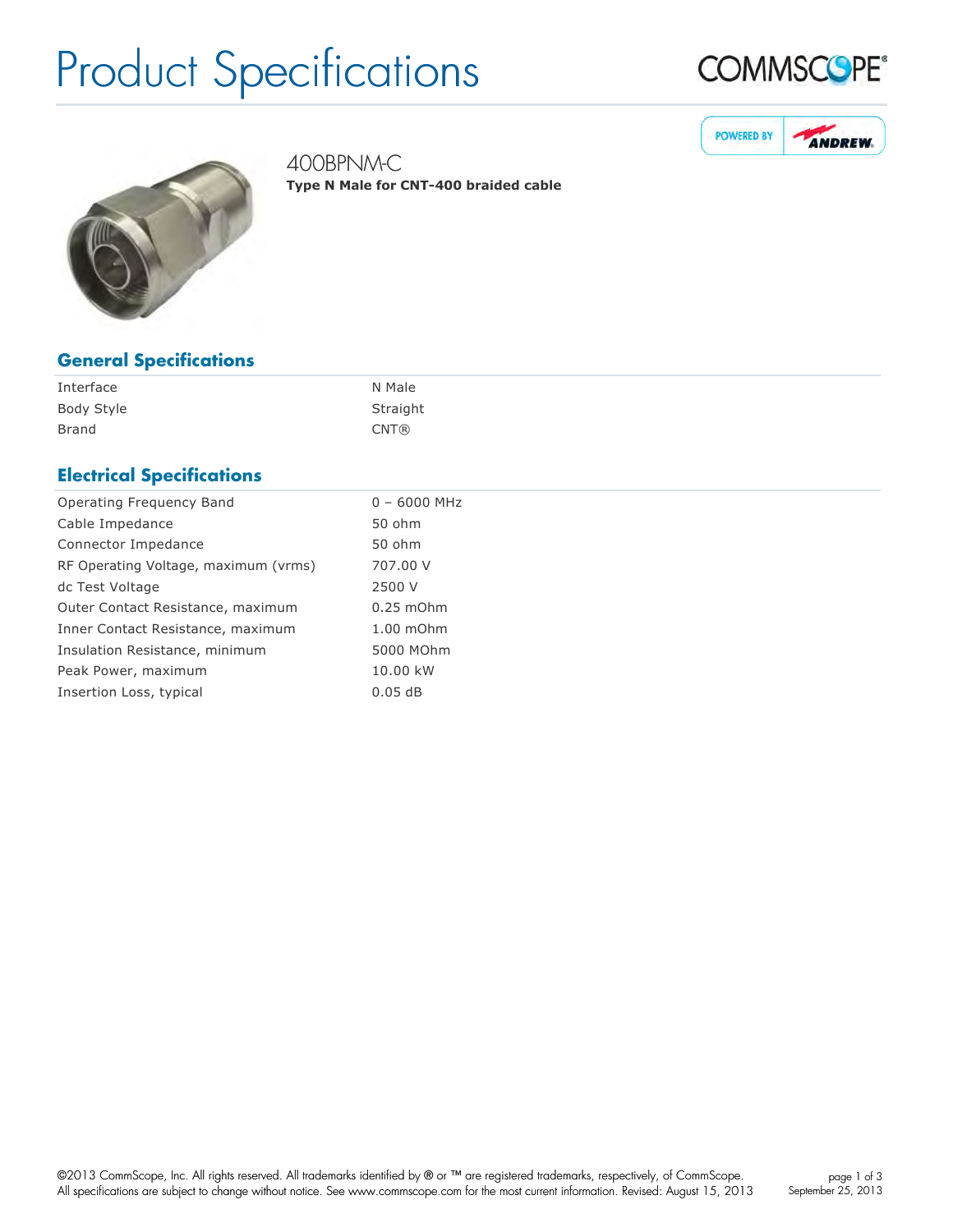## Product Specifications

#### 400BPNM-C

## **Outline Drawing**



## **Mechanical Specifications**

| Trimetal                |
|-------------------------|
| Silver                  |
| Clamp                   |
| Captivated              |
| 500 cycles              |
| IEC 61169-16:9.5        |
| 330 N   74 lbf          |
| $0.56$ N-m   0.41 ft lb |
| 1.70 N-m   1.25 ft lb   |
| IEC 61169-16:9.3.6      |
| 450.00 N   101.16 lbf   |
| IEC 61169-16:9.3.11     |
|                         |

## **Dimensions**

| $0.405$ in                  |
|-----------------------------|
| 20.25 mm   0.80 in          |
| 35.48 mm   1.40 in          |
| $37.55 \text{ q}$   0.08 lb |
| 20.25 mm   0.80 in          |
|                             |

## **Environmental Specifications**

| Operating Temperature | -40 °C to +85 °C (-40 °F to +185 °F)    |
|-----------------------|-----------------------------------------|
| Storage Temperature   | $-65$ °C to +125 °C (-85 °F to +257 °F) |
| Immersion Depth       | 1 m                                     |



#### **POWERED BY ANDREW.**